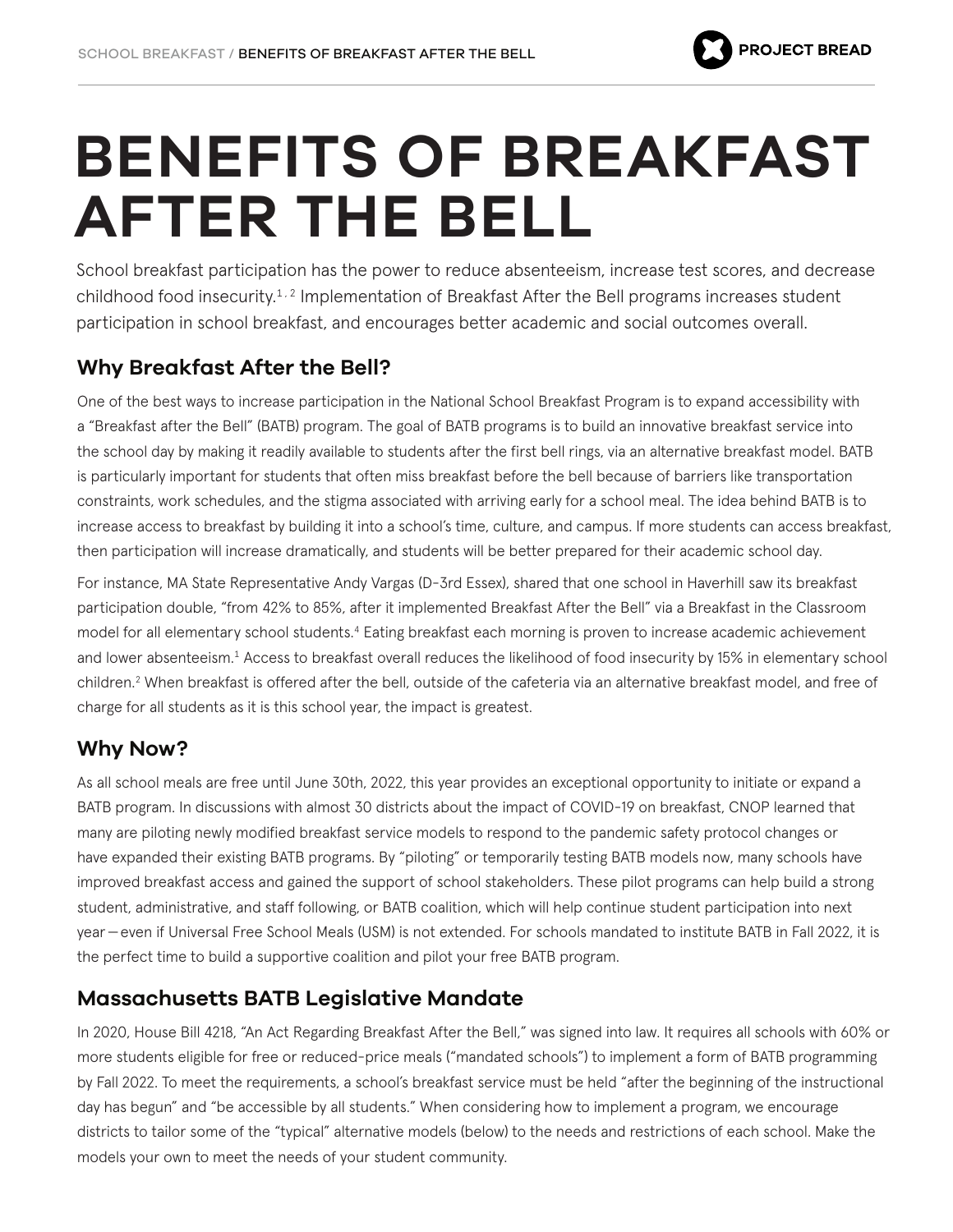### **Common Alternative Breakfast Models**

#### BREAKFAST IN THE CLASSROOM (BIC)

In this model, students typically are served breakfast while in their classrooms at the beginning of the day. Many teachers like to collect homework, read a book, or begin some light instruction during the 10-15 minutes while students are eating. Often this becomes a valuable use of time and community-building to start off the day. It is worth noting that time spent eating breakfast in the classroom can be counted towards instructional time.

• Example: Holyoke Public Schools provides BIC at all grade levels and reached 83% of the student population in 2021. The district maintains high participation by offering hot menu items and multiple options every day. When the district implemented BIC starting in 2016, Superintendent Anthony Soto was a BATB champion which in turn built a culture of health and breakfast into the greater district. BIC brings significant revenue back into their program, which provides additional funding to reinvest in the food service department.

#### GRAB N GO BREAKFAST

This model allows students to pick up breakfast from serving carts or kiosks located in easily accessible locations in the school— at entrances or other high-traffic areas. Often, larger schools with many entrances implement Grab & Go to ensure that students coming from all forms of transportation can access breakfast on their direct route to the classroom. Students eat in the classroom, in the hallway, or even in the cafeteria after "grabbing" their breakfast.

**Example:** Lowell High School engaged their students in implementing their Grab & Go breakfast program. The Food Service Department worked with a marketing class, which completed a traffic flow analysis to help implement an extensive and effective Grab & Go kiosk system. FNS placed kiosks in the high traffic areas with more streamlined Point of Sale systems. Students in every part of the building could pass a kiosk on their way to class, grab a quick breakfast, and eat in their first period classes.

#### SECOND CHANCE BREAKFAST

This model provides a "second chance" for students to get breakfast by building in a scheduled time for breakfast after the school day has begun, usually served during a class break, or passing time. It is a flexible model that can be operated out of the cafeteria, at kiosks in the hallway, or in lobbies/multipurpose rooms. This model is typically used most at Middle, Intermediate or High Schools, where older students report not being hungry in the early morning.

**Example:** North Attleboro High School started a second chance breakfast during COVID, and now has the highest breakfast participation in the district. Taking advantage of the fact that students were allowed to eat in their classrooms, the food service department worked with the principal to build in a "breakfast period" from 9:10-9:20 a.m. After homeroom, students grab breakfast from the cafeteria and go to their next class to eat it. It allows students to eat breakfast when they are hungry and helps build in a culture of participating in school breakfast that helps reduce stigma school wide.